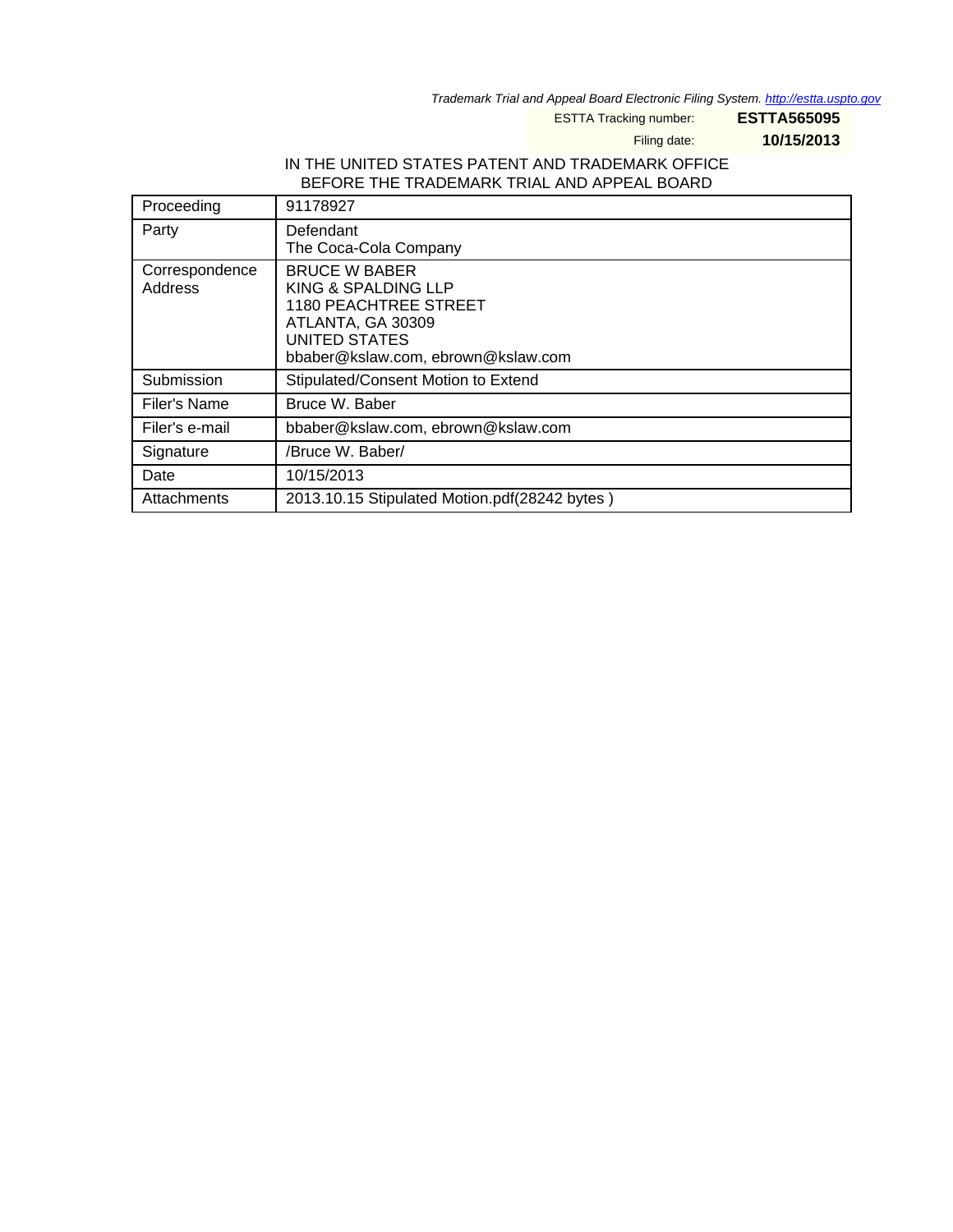### **IN THE UNITED STATES PATENT AND TRADEMARK OFFICE BEFORE THE TRADEMARK TRIAL AND APPEAL BOARD**

| ROYAL CROWN COMPANY, INC.     |                                 |
|-------------------------------|---------------------------------|
| and DR PEPPER/SEVEN UP, INC., | <b>Consolidated Proceedings</b> |
|                               | Opposition No. 91178927         |
| Opposers,                     | Opposition No. 91180771         |
|                               | Opposition No. 91180772         |
| - against -                   | Opposition No. 91183482         |
|                               | Opposition No. 91185755         |
| THE COCA-COLA COMPANY,        | Opposition No. 91186579         |
|                               | Opposition No. 91189847         |
| Applicant.                    | Opposition No. 91190658         |
|                               |                                 |
| THE COCA-COLA COMPANY,        |                                 |
|                               |                                 |
| Opposer,                      |                                 |
|                               | Opposition No. 91184434         |
| - against -                   |                                 |
| ROYAL CROWN COMPANY, INC.     |                                 |
| and DR PEPPER/SEVEN UP, INC., |                                 |
|                               |                                 |
| Applicants.                   |                                 |
|                               |                                 |

### **STIPULATED MOTION TO EXTEND TRIAL DATES**

Counsel for Royal Crown Company, Inc. and Dr Pepper/Seven Up, Inc. (together, "DPSU") and counsel for The Coca-Cola Company ("TCCC") hereby jointly submit this Stipulated Motion to Extend Trial Dates, seeking a 10-day extension of the current schedule as requested herein to accommodate the rescheduling of the testimony deposition of Dr. Alex Simonson.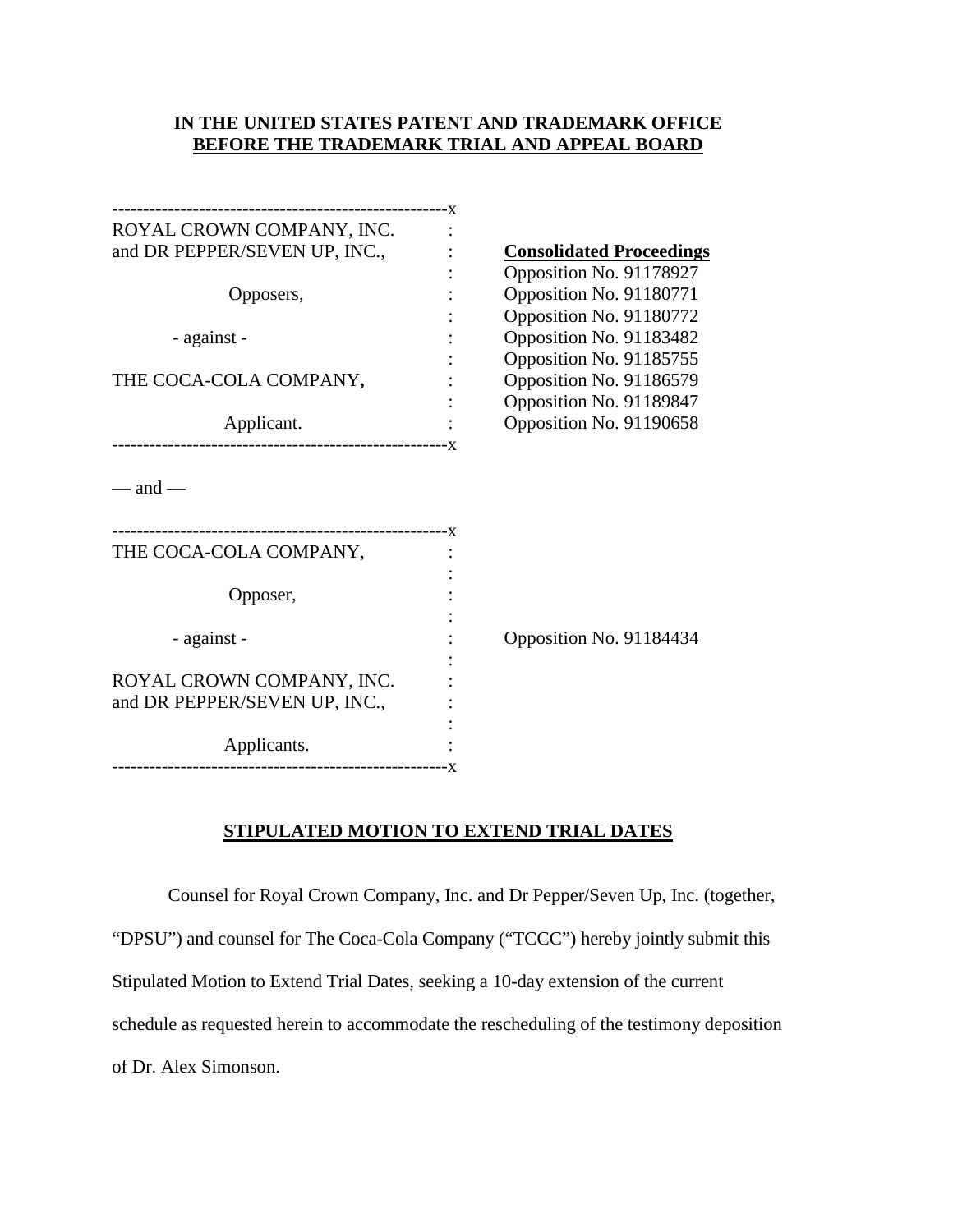On September 20, 2013, TCCC served on DPSU its notice that TCCC would take the testimonial deposition of Dr. Alex Simonson, TCCC's expert witness, on Monday, October 14, 2013. On Thursday, October 3, 2013, DPSU advised TCCC that DPSU objected to the taking of Dr. Simonson's deposition on October 14. In order to address and resolve the objection raised by DPSU, TCCC agreed to reschedule the deposition and the parties agreed to extend the trial schedule to accommodate the rescheduling. Dr. Simonson's deposition has now been rescheduled for Thursday, October 24, 2013.

To accommodate this rescheduling, the parties have agreed to extend TCCC's testimony period until October 25, 2013 for the sole and limited purpose of allowing TCCC to take the deposition of Dr. Simonson on October 24. All other testimony and evidence to be offered by TCCC during its opening testimony period shall be completed by October 15, 2013. The extension requested herein is similar to the extension previously requested by the parties during DSPU's opening testimony period, as reflected in the parties' Stipulated Motion filed on July 23, 2013 and approved by the Board in its order dated August 7, 2013.

For the reasons set forth above, the parties jointly seek a 10-day extension of TCCC's testimony period as requested herein and of all the remaining dates in these consolidated proceedings, and jointly stipulate to and respectfully request the Board to approve and enter the following schedule: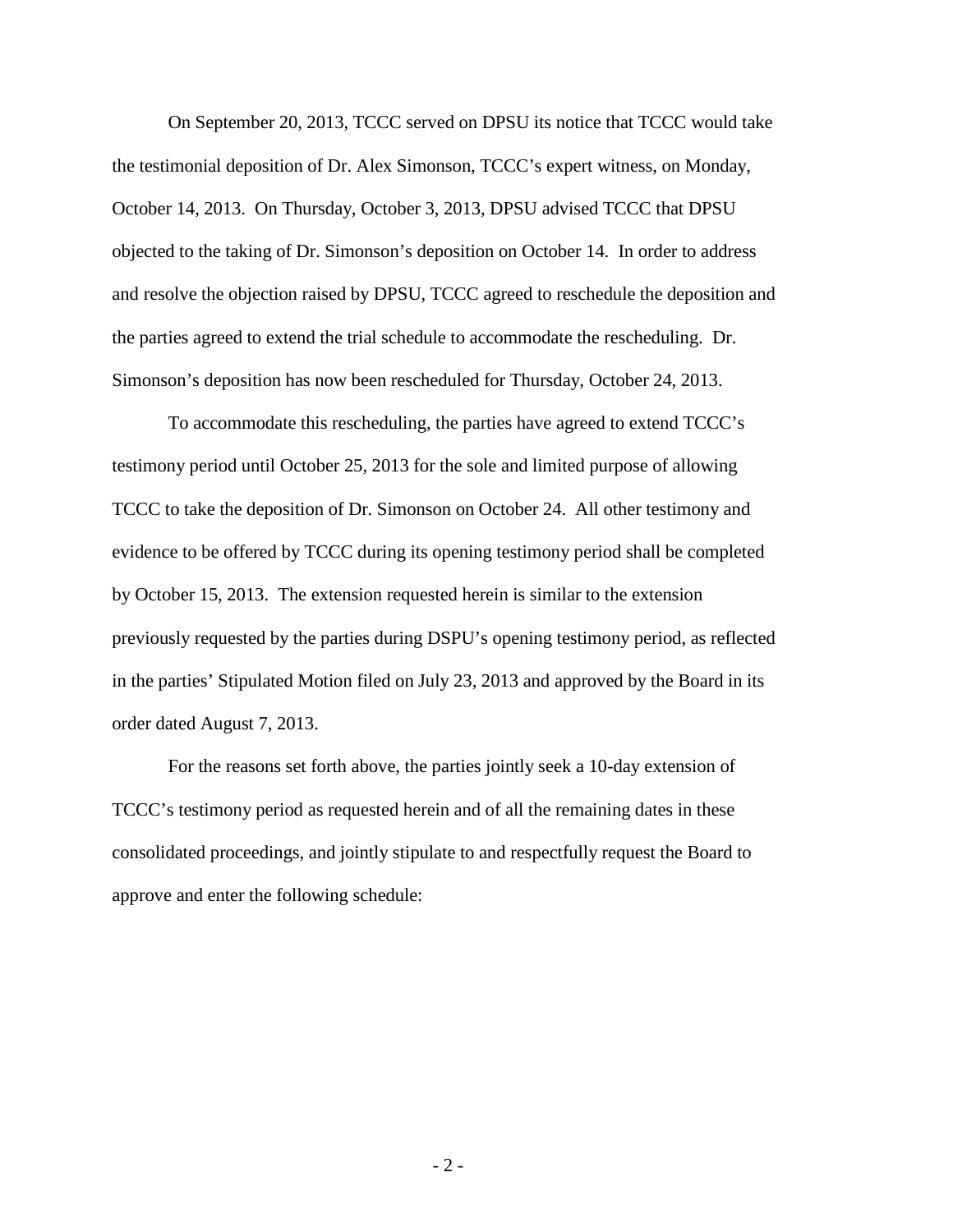|                                                                                                                                                                                                                                                                                       | Deadline under<br>August 7 Order | New Deadline           |
|---------------------------------------------------------------------------------------------------------------------------------------------------------------------------------------------------------------------------------------------------------------------------------------|----------------------------------|------------------------|
| 30-day testimony period for defendant in<br>Opposition Nos. 91178927, 91180771,<br>91180772, 91183482, 91185755, 91186579,<br>91189847 and 91190658 and plaintiff in<br>Opposition No. 91184434 to close for all<br>purposes other than the deposition of Dr.<br><b>Alex Simonson</b> | October 15, 2013                 | October 15, 2013       |
| 30-day testimony period for defendant in<br>Opposition Nos. 91178927, 91180771,<br>91180772, 91183482, 91185755, 91186579,<br>91189847 and 91190658 and plaintiff in<br>Opposition No. 91184434 to close, solely<br>with respect to the deposition of Dr. Alex<br>Simonson            | October 15, 2013                 | October 25, 2013       |
| Defendant in Opposition No. 91184434<br>Pretrial disclosures due and Plaintiff in<br>Opposition Nos. 91178927, 91180771,<br>91180772, 91183482, 91185755, 91186579,<br>91189847 and 91190658 Rebuttal<br>Disclosures Due                                                              | October 30, 2013                 | November 9, 2013       |
| 30-day testimony period for defendant in<br>Opposition No. 91184434 and rebuttal<br>testimony for plaintiff in Opposition Nos.<br>91178927, 91180771, 91180772, 91183482,<br>91185755, 91186579, 91189847 and<br>91190658 to close                                                    | December 14, 2013                | December 24, 2013      |
| Plaintiff in Opposition No. 91184434<br><b>Rebuttal Disclosures Due</b>                                                                                                                                                                                                               | December 29, 2013                | <b>January 8, 2014</b> |
| 15-day rebuttal period for plaintiff in<br>Opposition No. 91184434 to close                                                                                                                                                                                                           | January 28, 2014                 | February 7, 2014       |
| Brief for plaintiff in Opposition Nos.<br>91178927, 91180771, 91180772, 91183482,<br>91185755, 91186579, 91189847 and<br>91190658 due                                                                                                                                                 | March 29, 2014                   | April 8, 2014          |
| Brief for defendant in Opposition Nos.<br>91178927, 91180771, 91180772, 91183482,<br>91185755, 91186579, 91189847 and<br>91190658 and as plaintiff in Opposition No.<br>91184434 due                                                                                                  | April 28, 2014                   | May 8, 2014            |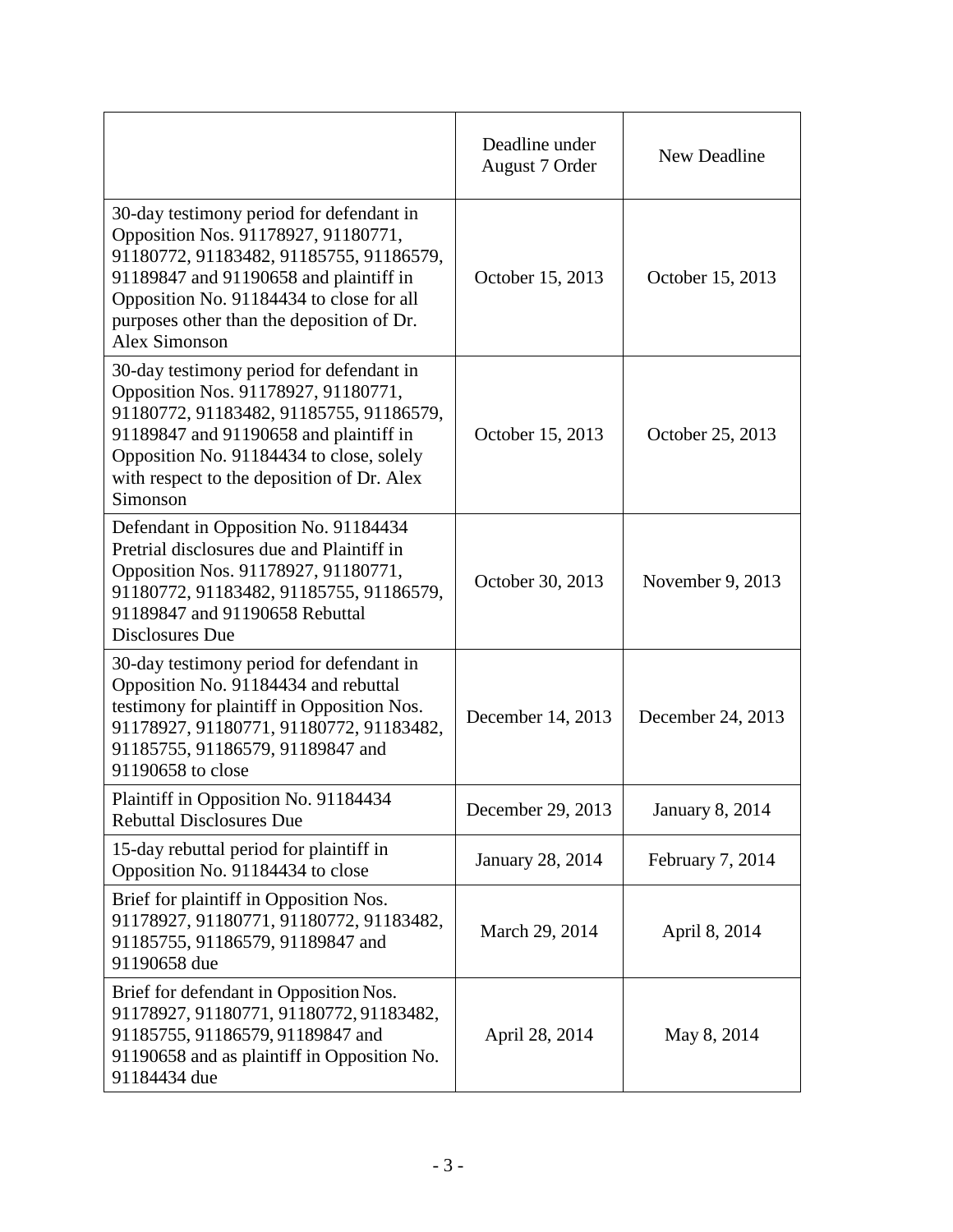|                                                                                                                                                                                                                | Deadline under<br>August 7 Order | New Deadline  |
|----------------------------------------------------------------------------------------------------------------------------------------------------------------------------------------------------------------|----------------------------------|---------------|
| Brief for defendant in the Opposition No.<br>91184434 and reply brief, if any, for plaintiff<br>in Opposition Nos. 91178927, 91180771,<br>91180772, 91183482, 91185755, 91186579,<br>91189847 and 91190658 due | May 28, 2014                     | June 7, 2014  |
| Reply brief, if any, for plaintiff in<br>Opposition No. 91184434, due                                                                                                                                          | June 12, 2014                    | June 22, 2014 |

Respectfully submitted,

# FROSS ZELNICK LEHRMAN & ZISSU, P.C.

| Dated: October 15, 2013 | By: /Laura Popp-Rosenberg/<br>Barbara A. Solomon<br>Laura Popp-Rosenberg<br>866 United Nations Plaza<br>New York, New York 10017<br>Telephone: (212) 813-5900<br>Email: bsolomon@fzlz.com<br>lpopp-rosenberg@fzlz.com |  |  |
|-------------------------|-----------------------------------------------------------------------------------------------------------------------------------------------------------------------------------------------------------------------|--|--|
|                         | Attorneys for Royal Crown Company, Inc. and<br>Dr Pepper/Seven Up, Inc.<br>KING & SPALDING LLP                                                                                                                        |  |  |
| Dated: October 15, 2013 | By: //Bruce W. Baber<br>Bruce W. Baber<br>Emily B. Brown<br>1180 Peachtree Street<br>Atlanta, Georgia 30309<br>Telephone: (404) 572-4600<br>Email: bbaber@kslaw.com<br>ebrown@kslaw.com                               |  |  |
|                         | Attorneys for The Coca-Cola Company                                                                                                                                                                                   |  |  |